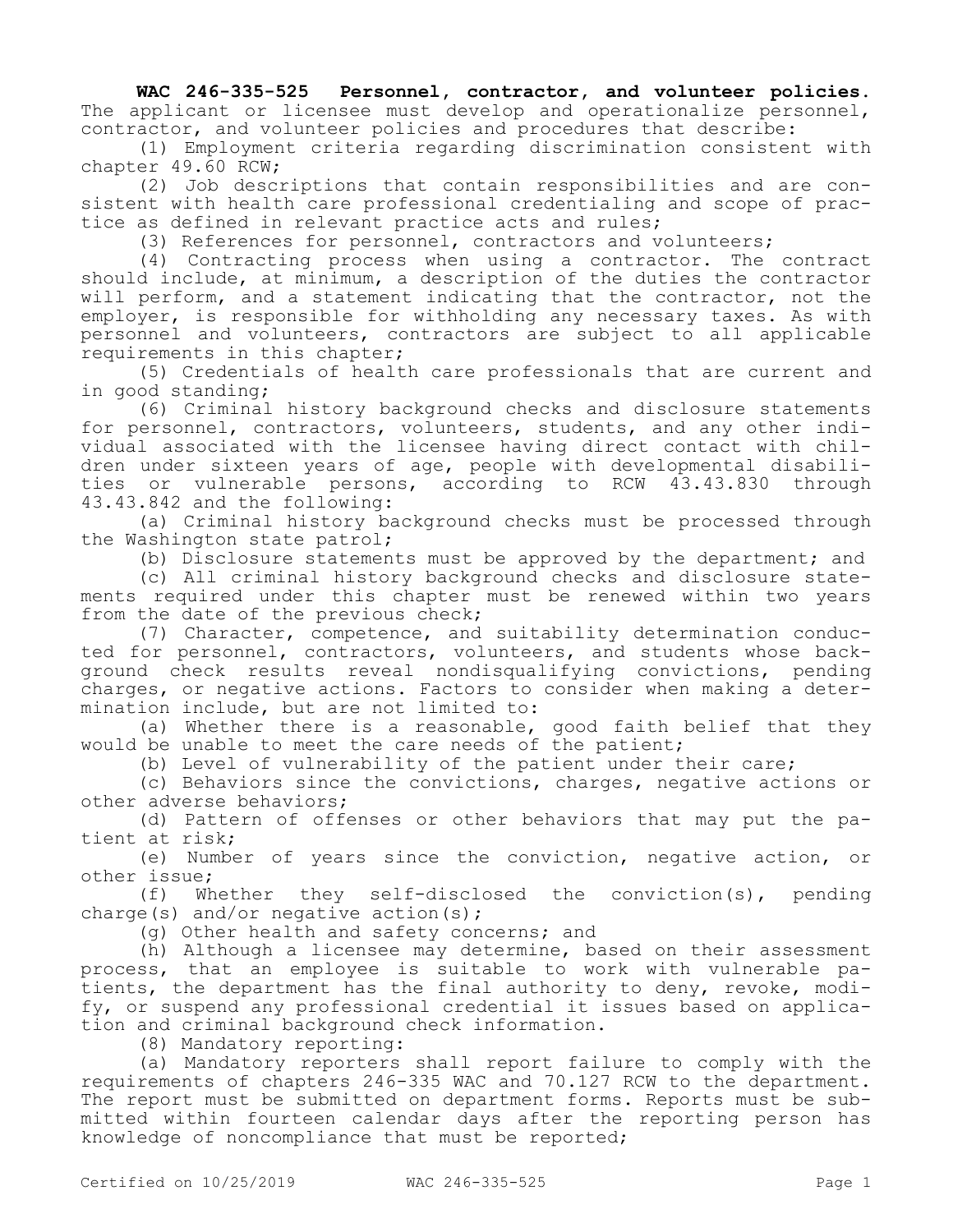(b) Mandatory reporters shall report suspected abandonment, abuse, financial exploitation, or neglect of a person in violation of RCW 74.34.020 or 26.44.030 to the department of social and health services and the proper law enforcement agency. Reports must be submitted immediately when the reporting person has reasonable cause to believe that abandonment, abuse, financial exploitation, or neglect of a vulnerable adult has occurred.

(9) In-person orientation to current agency policies and procedures and verification of skills or training prior to independently providing patient care. Examples of skills verification include written testing, skills observation, and evidence of previous training and experience such as a certified nursing assistant training as detailed in WAC 246-841-400;

(10) The process for personnel and contractors holding a nursing assistant registration to become credentialed as a nursing assistant certified. The policies and procedures must include, at minimum:

(a) Personnel and contractors holding a nursing assistant registration must become credentialed as a nursing assistant certified within twelve months of the date of hire. The date of hire is specific to each registered nursing assistant, not to the employer, and does not change if the registered nursing assistant changes employers;

(b) Personnel and contractors who hold a nursing assistant registration and do not become credentialed as a nursing assistant certified within twelve months of the date of hire cannot continue to provide patient care; and

(c) Personnel and contractors hired by an in-home services licensee prior to March 1, 2018, who held a nursing assistant registration and have maintained their registration and employment with the licensee are not required to become credentialed as a nursing assistant certified.

(11) Training on the use of telehealth or telemedicine for patient consultation and the transmission of health data;

(12) Ongoing training pertinent to patient care needs;

(13) Safe food storage, preparation and handling practices consistent with the United States Food and Drug Administration's recommendations for "food safety at home" for personnel, contractors, and volunteers involved in food preparation services on behalf of patients. Personnel, contractors, and volunteers may not provide patients with homemade food items or baked goods that they themselves prepared;

(14) Current cardiopulmonary resuscitation (CPR) training consistent with agency policies and procedures for direct care personnel and contractors. Internet-based classroom training is permissible but demonstration of skills must be hands on and observed by a certified trainer;

(15) Infection control practices, communicable disease testing, and vaccinations. Policies and procedures must include, at minimum:

(a) Standard precautions such as hand hygiene, respiratory hygiene and cough etiquette, and personal protective equipment;

(b) Availability of personal protective equipment and other equipment necessary to implement client plans of care;

(c) Tuberculosis (TB) infection control program. Key elements include, but are not limited to:

(i) Conducting a TB risk assessment for all new employees upon hire. Agencies must use a tuberculosis risk assessment form provided by the department. Based on risk assessment results, determine the agency's responsibility to conduct TB testing of new employees. If TB